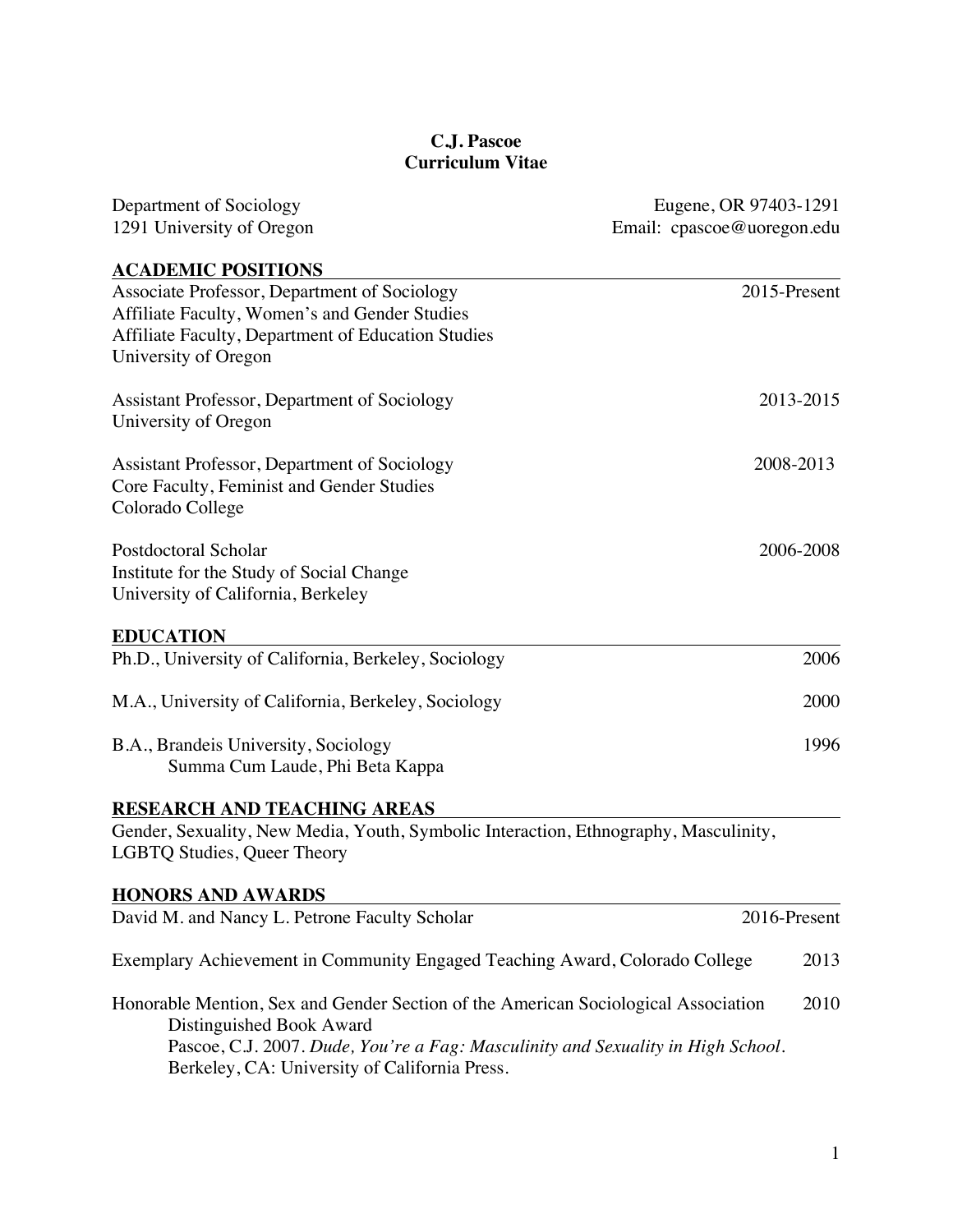| <b>Outstanding Book Award, American Education Research Association</b>           | 2008 |
|----------------------------------------------------------------------------------|------|
| Pascoe, C.J. 2007. Dude, You're a Fag: Masculinity and Sexuality in High School. |      |
| Berkeley, CA: University of California Press.                                    |      |

# **FELLOWSHIPS AND GRANTS**

| to Liberty Barnes [EPCS# 23441], "A Clinical Ethnography of Pediatric<br>Medicine," \$120,000 |
|-----------------------------------------------------------------------------------------------|
|                                                                                               |
|                                                                                               |
| Equality Knowledge Project Grant (with co-PIs Ellen Scott, Miriam Abelson,<br>2015-2016       |
| Ben Anderson-Nathe), \$2,000, Equality Research Center                                        |
| Mrachek Research Grant, \$4000, Colorado College<br>2010-2011                                 |
| Social Sciences Divisional Research Grant, \$1461, Colorado College<br>2009-2010              |
| Benezet Summer Research Grant, \$4000, Colorado College<br>2009                               |
| Social Sciences Divisional Research Grant, \$2860, Colorado College<br>2008-2009              |
| Abigail Reynolds Hodgen Publication Award, U.C. Berkeley<br>2006                              |

### **PUBLICATIONS**

## **BOOKS**

| Pascoe, C.J. and Tristan Bridges (eds). Exploring Masculinities: Identity, Inequality,<br>Continuity and Change. Cambridge, MA: Oxford University Press.                                                                                                                                                                                                                                                        | 2016 |
|-----------------------------------------------------------------------------------------------------------------------------------------------------------------------------------------------------------------------------------------------------------------------------------------------------------------------------------------------------------------------------------------------------------------|------|
| Pascoe, C.J. Dude, You're a Fag: Masculinity and Sexuality in High School, $2nd$ edition.<br>Berkeley, CA: University of California Press.                                                                                                                                                                                                                                                                      | 2011 |
| Mizuko Ito, Sonja Baumer, Matteo Bittanti, danah boyd, Rachel Cody, Becky<br>Herr-Stephenson, Heather A. Horst, Patricia G. Lange, Dilan Mahendran,<br>Katynka Z. Martinez, C.J. Pascoe, Dan Perkel, Laura Robinson, Christo Sims<br>and Lisa Tripp. Hanging Out, Messing Around and Geeking Out: Kids Living<br>and Learning with New Media. Cambridge, MA: MIT Press. (Lead Author on<br>Chapter 4: Intimacy) | 2009 |
| Pascoe, C.J. Dude, You're a Fag: Masculinity and Sexuality in High School.<br>Berkeley, CA: University of California Press.                                                                                                                                                                                                                                                                                     | 2007 |
| <b>Reprints</b>                                                                                                                                                                                                                                                                                                                                                                                                 |      |
| Chapter 2: Becoming Mr. Cougar reprinted in Sexualities in Education:<br>A Reader, edited by Therese Quinn and Erica R. Meiners. New York:<br>Peter Lang.                                                                                                                                                                                                                                                       | 2011 |
| Chapter 4: <i>Compulsive Heterosexuality</i> reprinted in <i>The Politics of</i><br>Women's Bodies, edited by Rose Weitz. New York: Oxford University<br>Press.                                                                                                                                                                                                                                                 | 2009 |
| Chapter 5: Look at My Masculinity! Girls Who Act Like Boys reprinted in<br>Unmasking Masculinities: Men and Society, edited by Edward Morris<br>and Freeden Blume Oeur. Thousand Oaks, CA: Sage.                                                                                                                                                                                                                | 2017 |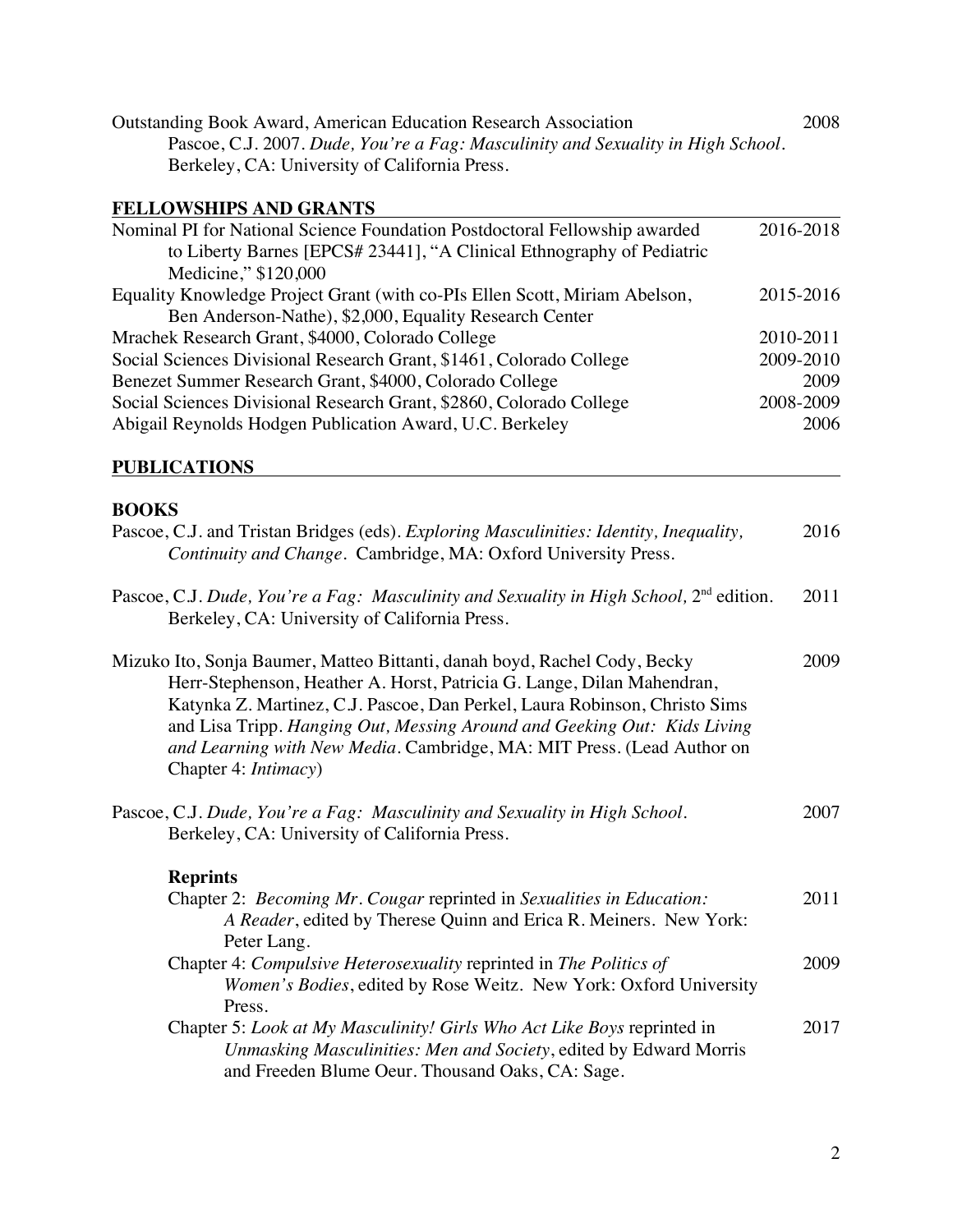### **JOURNAL ARTICLES**

| Pascoe, C.J. "Who is the Real Man? The Gender of Trumpism" Masculinities and<br>Social Change 6(2): 119-141.                                                                              | 2017 |
|-------------------------------------------------------------------------------------------------------------------------------------------------------------------------------------------|------|
| Pascoe, C.J. and Jocelyn Hollander. "Good Guys Don't Rape: Gender, Domination<br>and Mobilizing Rape," Gender & Society 30(1): 67-79.                                                     | 2016 |
| <b>Reprint</b>                                                                                                                                                                            |      |
| Men's Lives (10 <sup>th</sup> edition), edited by Michael Kimmel and Michael Messner.<br>New York, NY: Oxford University Press.                                                           | 2018 |
| Bridges, Tristan and C.J. Pascoe. "Hybrid Masculinities: New Directions in the<br>Sociology of Men and Masculinities," Sociology Compass 8(3): 426-258.                                   | 2014 |
| <b>Reprint</b>                                                                                                                                                                            |      |
| Unmasking Masculinities: Men and Society, edited by Edward Morris and<br>Freeden Blume Oeur. Thousand Oaks, CA: Sage.                                                                     | 2017 |
| Gender Through the Prism of Difference (4 <sup>th</sup> edition), edited by Maxine Baca<br>Zinn, Pierrette Hondagneu-Sotelo and Michael A. Messner. New York:<br>Oxford University Press. | 2015 |
| Pascoe, C.J. "Notes on a Sociology of Bullying: Young Men's Homophobia as Gender<br>Socialization," QED: A Journal in GLBTQ Worldmaking, Inaugural Issue: 87-104.                         | 2013 |
| <b>Reprint</b>                                                                                                                                                                            |      |
| The Structure of Schooling: Reading in the Sociology of Education $(3rd$ edition),<br>edited by Richard Arum, Irenee R. Beattie, and Karly Ford. Thousand Oaks, CA:                       | 2014 |
| Sage.                                                                                                                                                                                     | 2012 |
| Boero, Natalie and C.J. Pascoe "Pro-Anorexia Communities and Online Interaction:                                                                                                          |      |
| Bringing the Pro-Ana Body Online," Body and Society, 18(2): 27-57.                                                                                                                        |      |
| <b>Reprint</b>                                                                                                                                                                            |      |
| Contemporary Approaches to Ethnographic Research, edited by Kahryn Hughes,<br>Jerry Coulton, John Goodwin, and Jason Hughes. SAGE Publications. New<br>Dehli, INDIA.                      | 2017 |
| Pascoe, C.J. "Studying Young People's New Media Use: Methodological Shifts and                                                                                                            | 2012 |
| Educational Innovations," Theory into Practice, 51(2): 76-82.                                                                                                                             |      |
| Pascoe, C.J. "Resource and Risk: Youth Sexuality and New Media Use," Sexuality<br>Research and Public Policy, 8: 5-17.                                                                    | 2011 |
| <b>Reprint</b>                                                                                                                                                                            |      |
| Education and Sexualities: Major Themes in Education, edited by Peter Aggleton.<br>London: Routledge.                                                                                     | 2016 |
| Pascoe, C.J. "'Dude, You're a Fag:' Adolescent Masculinity and the Fag Discourse,"                                                                                                        | 2005 |
| Sexualities, 8(3): 329-246.                                                                                                                                                               |      |
| <b>Reprints</b>                                                                                                                                                                           |      |
| <i>The Gendered Society Reader</i> (5 <sup>h</sup> edition), edited by Michael Kimmel and Amy<br>Aronson. New York: Oxford University Press.                                              | 2014 |
| Gender Through the Prism of Difference (4 <sup>th</sup> edition), edited by Maxine Baca<br>Zinn, Pierrette Hondagneu-Sotelo and Michael A. Messner. New York:<br>Oxford University Press. | 2010 |
| The Structure of Schooling: Readings in the Sociology of Education $(2nd$ edition),<br>edited by Richard Arum and Irenee Beattie. Sherman Oaks: Sage                                      | 2010 |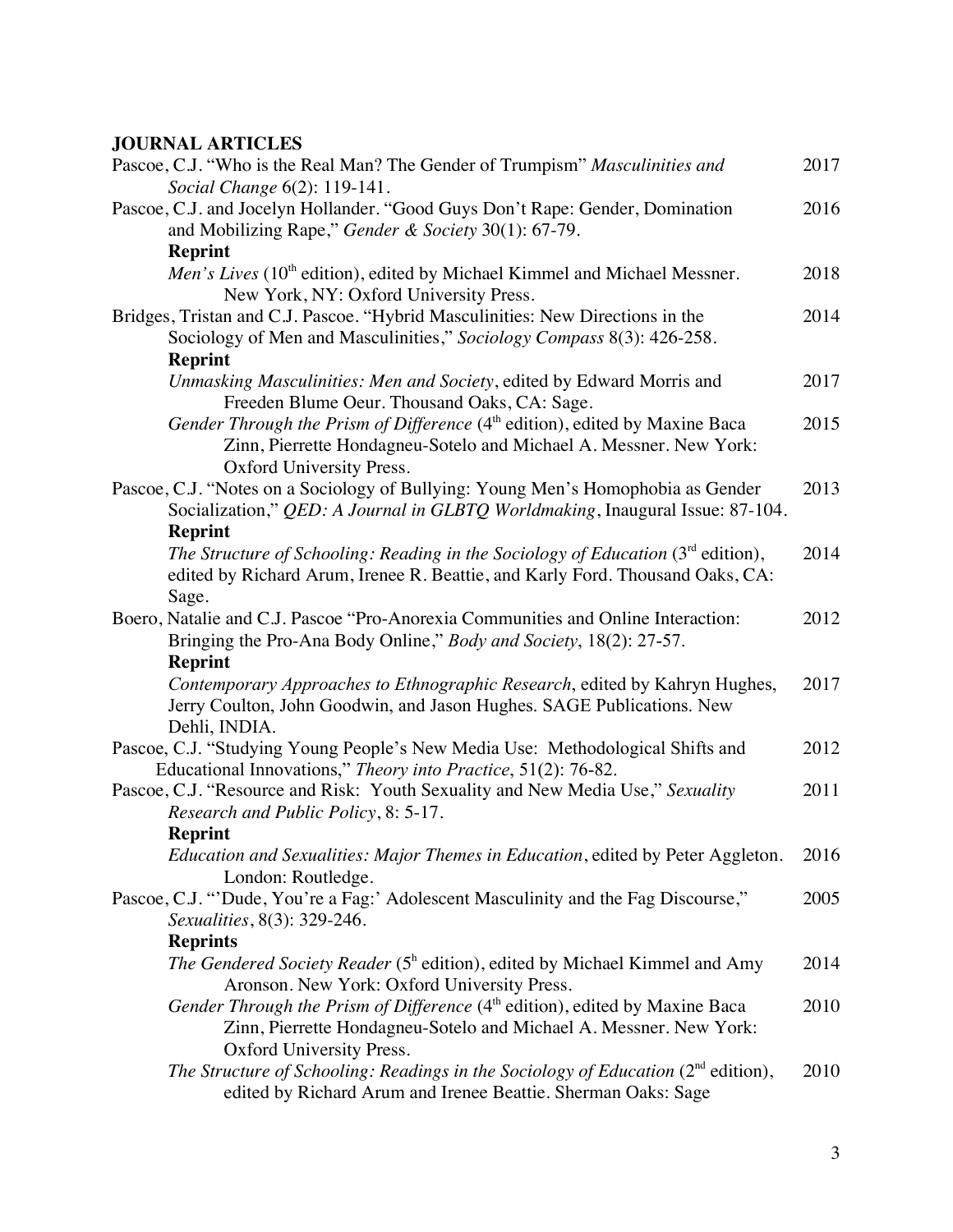Publications.

| I UVIIVAUVIIS.                                                                                                                                                                                                                                                                                                              |             |
|-----------------------------------------------------------------------------------------------------------------------------------------------------------------------------------------------------------------------------------------------------------------------------------------------------------------------------|-------------|
| Sex Matters: The Sexuality and Society Reader (3 <sup>rd</sup> edition), edited by Mindy<br>Stombler, Dawn M. Baunach, Elisabeth O. Burgess, Denise Donnelly,<br>Wendy Simonds, Elroi J.Windsor. Saddle River, NJ: Pearson.                                                                                                 | 2010        |
| Mapping the Social Landscape, edited by Susan J Ferguson. New York, NY:<br>McGraw-Hill.                                                                                                                                                                                                                                     | 2009        |
| Men's Lives (7 <sup>th</sup> edition), edited by Michael Kimmel and Michael Messner.<br>Boston, MA: Allyn & Bacon.                                                                                                                                                                                                          | 2006        |
| German translation reprinted in Zeitschrift fur Sexualforschung 19: 1-14 as<br>"'Du Bist So 'Ne Schwuchtel, Alter' Mannlichkeit in der Adoleszenz<br>und der 'Schwuchteldiskurs."                                                                                                                                           | 2006        |
| Pascoe, C.J. "Multiple Masculinities? Teenage Boys Talk About Jocks and Gender"                                                                                                                                                                                                                                             | 2003        |
| American Behavioral Scientist, 46(10): 1423-1438.                                                                                                                                                                                                                                                                           |             |
| <b>Reprint</b>                                                                                                                                                                                                                                                                                                              | 2008        |
| Contemporary Readings in Sociology, edited by Kathleen Korgen. Thousand<br>Oaks, CA: Pine Forge Press                                                                                                                                                                                                                       |             |
| <b>BOOK CHAPTERS</b>                                                                                                                                                                                                                                                                                                        |             |
| Pascoe, C.J. and Tony Silva. "Sexuality in School" in Education & Society edited<br>by Thurston Domina, Benjamin Gibbs, Lisa Nunn, and Andrew Penner.<br>Berkeley, CA: University of California Press.                                                                                                                      | Forthcoming |
| Pascoe, C.J. and Andrea Herrera. "Masculinities and Femininities in School" in<br>The Handbook of the Sociology of Gender edited by Barbara Risman. New<br>York, NY: Springer.                                                                                                                                              | Forthcoming |
| Bridges, Tristan and C.J. Pascoe. "Gender in Transition: On Shifts in the Practical<br>and Ideological Supports of Gender and Sexual Inequality," in Gender<br>Reckonings: New Theory and Research edited by James Messerschmidt,<br>Patricia Martin, Michael Messner and Raewyn Connell. New York, NY:<br><b>NYU Press</b> | 2018        |
| Pascoe, C.J. and Tristan Bridges. "Fag Discourse in a Post Homophobic Era," in<br>Inequality in the 21 <sup>st</sup> Century edited by David Grusky and Jasmin Hill.<br>Boulder, CO: Westview Press                                                                                                                         | 2017        |
| Blackburn, Mollie and C.J. Pascoe, "K-12 Students in Schools" in LGBTQ Issues in<br><i>Education</i> . Washington, D.C.: American Education Research Association.                                                                                                                                                           | 2015        |
| Bridges, Tristan and C.J. Pascoe. "Masculinities and Post-Homophobias" in<br>Exploring Masculinities: Identity, Inequality, Continuity and Change, edited<br>by C.J. Pascoe and Tristan Bridges. Cambridge, MA: Oxford University Press.                                                                                    | 2015        |
| Pascoe, C.J. "'Guys are Just Homophobic:' Rethinking Adolescent Homophobia and<br>Heterosexuality" in The New Sexuality Studies, edited by Steven Seidman<br>and Nancy Fischer. New York, NY: Routledge.<br><b>Reprint</b>                                                                                                  | 2011        |
| Men's Lives (10 <sup>th</sup> edition), edited by Michael Kimmel and Michael Messner.<br>New York, NY: Oxford University Press.                                                                                                                                                                                             | 2018        |
| Men's Lives (9 <sup>th</sup> edition), edited by Michael Kimmel and Michael Messner.<br>Boston, MA: Allyn & Bacon.                                                                                                                                                                                                          | 2012        |
| Pascoe, C.J. "'What if a Guy Hits on You?' Intersections of Gender, Sexuality and Age in                                                                                                                                                                                                                                    | 2007        |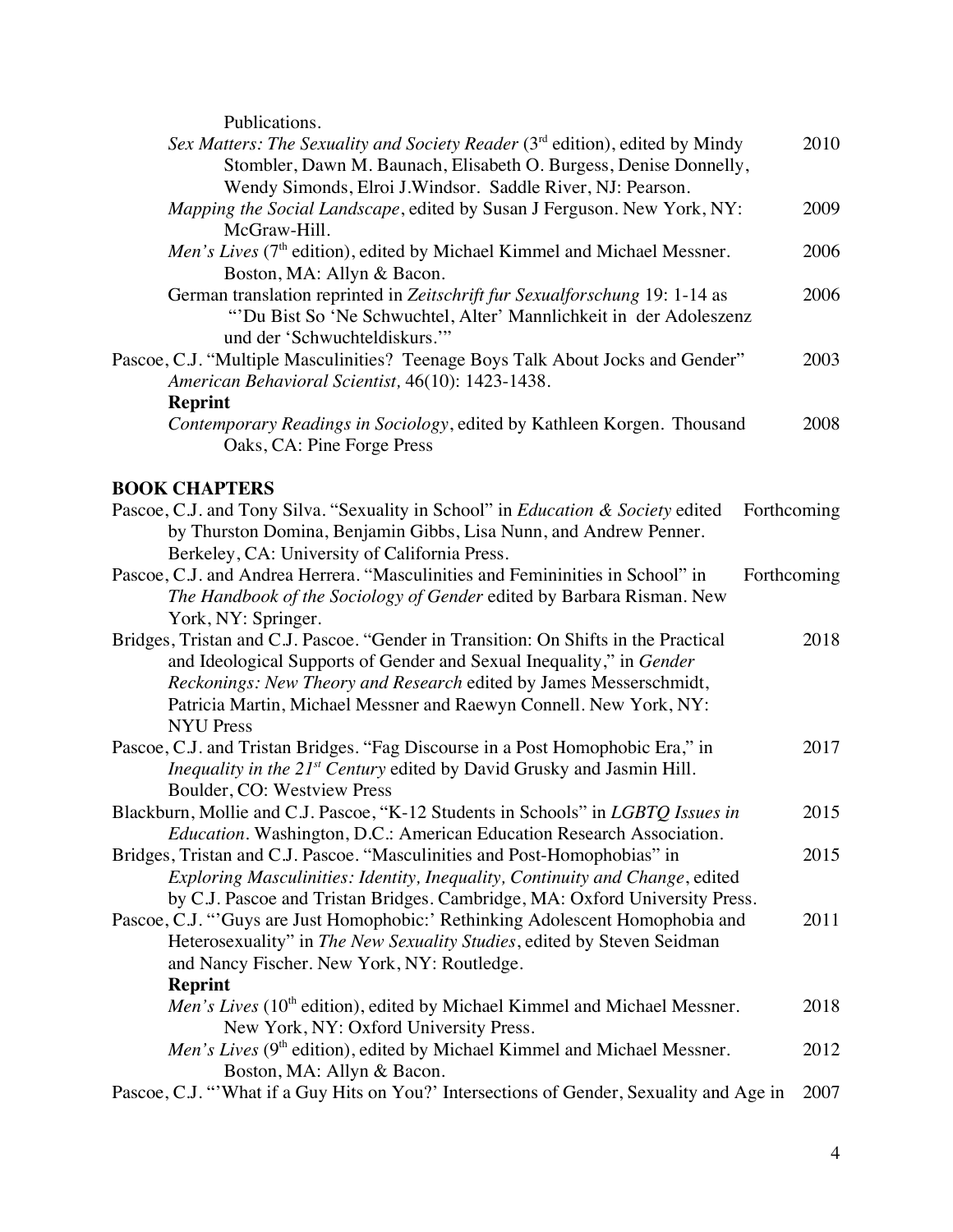Fieldwork with Adolescents" in *Representing Youth: Methodological Dilemmas in Critical Youth Studies,* edited by Amy Best. New York, NY: New York University Press.

# **OTHER PUBLICATIONS**

| Bridges, Tristan and C.J. Pascoe. "Masculinity, Inequality and the 2016 Presidential<br>Election" in <i>Footnotes</i> 44(8).                                                                                                                    | 2017 |
|-------------------------------------------------------------------------------------------------------------------------------------------------------------------------------------------------------------------------------------------------|------|
| Pascoe, C.J. Homophobia Linked to Definitions of Masculinity. OpEd in the Register<br>Guard. May 25.                                                                                                                                            | 2017 |
| Bridges, Tristan and C.J. Pascoe. "Masculinity, Gender (non)Conformity and Queer<br>Visibility" in Assigned: Life with Gender edited by Lisa Wade. New York,<br>NY: Norton.                                                                     | 2017 |
| Bridges, Tristan and C.J. Pascoe. "Violence and Masculinity Threat" in Assigned:<br>Life with Gender edited by Lisa Wade. New York, NY: Norton.                                                                                                 | 2017 |
| Bridges, Tristan, Kjerstin Gruys, Christin Munsch and C.J. Pascoe. "Beyond Bossy<br>vs. Brilliant: Gender Bias in Student Evaluations" in Assigned: Life with<br>Gender edited by Lisa Wade. New York, NY: Norton.                              | 2017 |
| Pascoe, C.J. and Lauren Stewart. "Sexualities in School" in The Sage Encyclopedia<br>of LGBT Studies edited by Abbie Goldberg. Thousand Oaks, CA: Sage.                                                                                         | 2016 |
| Pascoe, C.J. and Lauren Stewart. "Gender Policing" in The Sage Encyclopedia of LGBT<br>Studies edited by Abbie Goldberg. Thousand Oaks, CA: Sage.                                                                                               | 2016 |
| Pascoe, C.J. and Andres Lopez. "Gender and Social Justice: A Conversation with<br>C.J. Pascoe," Gender and Social Justice 4(2): 1-8                                                                                                             | 2015 |
| Pascoe, C.J. Book Review, Manhood Acts: Gender and the Practices of Domination in<br>Social Forces.                                                                                                                                             | 2015 |
| Pascoe, C.J. Genderbread Person Helps Combat Bullying, OpEd in the Register Guard.<br>October 28.                                                                                                                                               | 2015 |
| Pascoe, C.J. "Bullying as Social Inequality," in The Enemy inaugural issue.<br>http://www.theenemyreader.org.                                                                                                                                   | 2014 |
| Pascoe, C.J. "Romancing the Phone," in MIT Technology Review.                                                                                                                                                                                   | 2013 |
| Pascoe, C.J. Book Review, The Declining Significance of Homophobia in Gender &<br>Society 27(2): 270-272.                                                                                                                                       | 2013 |
| Pascoe, C.J. "Homophobia in Boys' Friendships," Contexts, 12(1): 17-18. Sherman<br>Oaks, CA: Sage.                                                                                                                                              | 2013 |
| <b>Reprint</b>                                                                                                                                                                                                                                  |      |
| Gender, Sexuality and Intimacy: A Contexts Reader, edited by Jodi O'Brien and<br>Arlene Stein. Thousand Oaks, CA: Sage.                                                                                                                         | 2017 |
| Pascoe, C.J. "Fag Discourse" in Encyclopedia of Diversity in Education, edited by James<br>Banks. Thousand Oaks, CA: Sage.                                                                                                                      | 2012 |
| Pascoe, C.J. "Gay Boys" in Boy Culture: An Encyclopedia, edited by Shirley R. Steinberg<br>And Michael Kehler. Westport, CT: Greenwood Publishing.                                                                                              | 2010 |
| Pascoe, C.J. Book Review, Wannabes, Goths and Christians in Contemporary Sociology<br>38(4): 317-318.                                                                                                                                           | 2009 |
| Ito, Mizuko, Heather A. Horst, Matteo Bittanti, danah boyd, Becky Herr-Stephenson,<br>Patricia G. Lange, C. J. Pascoe and Laura Robinson. Living and Learning with<br>New Media: Summary of Findings from the Digital Youth Project. Cambridge, | 2008 |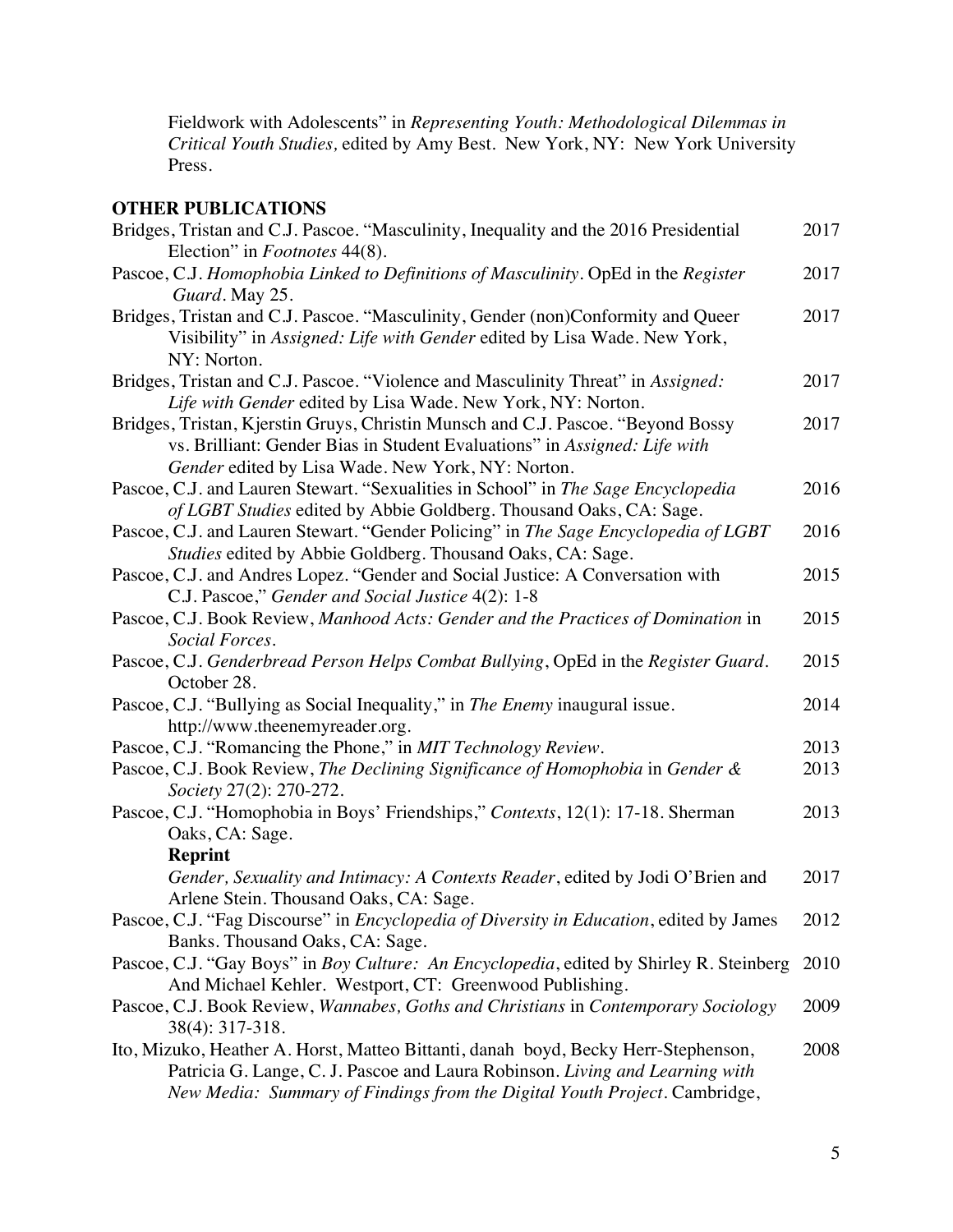MA: MIT Press.

| Pascoe, C.J. Book Review, The First Year Out in Contemporary Sociology 37(3):      | 2008 |
|------------------------------------------------------------------------------------|------|
| 239-240.                                                                           |      |
| Pascoe, C.J. Syllabus for "Masculinities" listed in Sociology of Gender: Syllabi & | 2007 |
| Other Instructional Materials (sixth edition), edited by Amy Blackstone and        |      |
| Betsy Lucal. Washington, D.C.: American Sociological Association.                  |      |
| Pascoe, C.J. Book Review, Men and Masculinities in Gender and Education, 18(1):    | 2005 |
| $115 - 118.$                                                                       |      |
| Pascoe, C.J. "He Doesn't Realize That He Has to be a Parent as Well as Someone Who | 2000 |
| Brings Home the Money' Boys Talk About Their Parent's Paid and Unpaid              |      |
| Labor" Working Paper 49, Center for Working Families, U.C. Berkeley.               |      |

### **INVITED PRESENTATIONS AND CONFERENCE PARTICIPATION**

### **INVITED LECTURES**

| "The Gender of Trumpism: Masculinity, Domination and the American Presidency,"     | 2017 |
|------------------------------------------------------------------------------------|------|
| Public Lecture, Amsterdam Research Center for Gender & Sexuality, University       |      |
| of Amsterdam. Amsterdam, NL.                                                       |      |
| "Homophobia with a Smile: Examining Mediated Homophobic Epithets," Sociology       | 2017 |
| Colloquium, Boston University. Boston, MA.                                         |      |
| "Who is a 'Real Man?' The Gender, Race and Class of Trumpism," Campus Lecture,     | 2017 |
| Willamette University. Salem, OR.                                                  |      |
| "How Do We Know a Toxic Masculinity When We See It?" Keynote Lecture, Healthy      | 2016 |
| Masculinities Conference. Oregon State University. Corvallis, OR.                  |      |
| "Bullied: Youth, Gender and Homophobia," Gray/Wawro Lecture Series, Center for     | 2015 |
| the Study of Women, Gender and Sexuality. Rice University.                         |      |
| Houston, TX.                                                                       |      |
| "Tweeting Inequality: Homophobias, Bulling and New Media," Keynote Lecture,        | 2015 |
| Engendering Change Conference. University of Chicago. Chicago, IL.                 |      |
| "Tweeting Inequality: Homophobias, Bulling and New Media," Keynote Lecture,        | 2015 |
| Undergraduate Research Conference. Santa Clara University. Santa Clara, CA.        |      |
| "Reframing Bullying: Young People, Inequality and Homophobia," Keynote Lecture,    | 2015 |
| Globalization, Diversity and Education Conference. Spokane, WA.                    |      |
| "Bullied: Youth, Gender and Homophobia," Campus Lecture, Farmingdale State         | 2015 |
| College. Farmingdale, NY.                                                          |      |
| "Bullied: Youth, Gender and Homophobia," William R. Johnson Intercultural Lecture, | 2014 |
| Elmhurst College. Elmhurst, IL.                                                    |      |
| "Rethinking Bullying and GLBTQ Youth," Northwest Scholars Strategy Network,        | 2014 |
| University of Washington. Seattle, WA.                                             |      |
| "Bullied: Youth, Gender and Homophobia," Keynote Lecture, Elizabeth Cady Stanton   | 2014 |
| Student Research Conference, Villanova University. Philadelphia, PA.               |      |
| "Guys are just Homophobic:' Heterosexuality and Homophobia in High School,"        | 2014 |
| Campus Lecture, California State University - Monterey Bay. Monterey, CA.          |      |
| "Teaching Troublesome Topics: Addressing Inequality in the Classroom," Faculty     | 2013 |
| Workshop. Fordham University. New York, NY.                                        |      |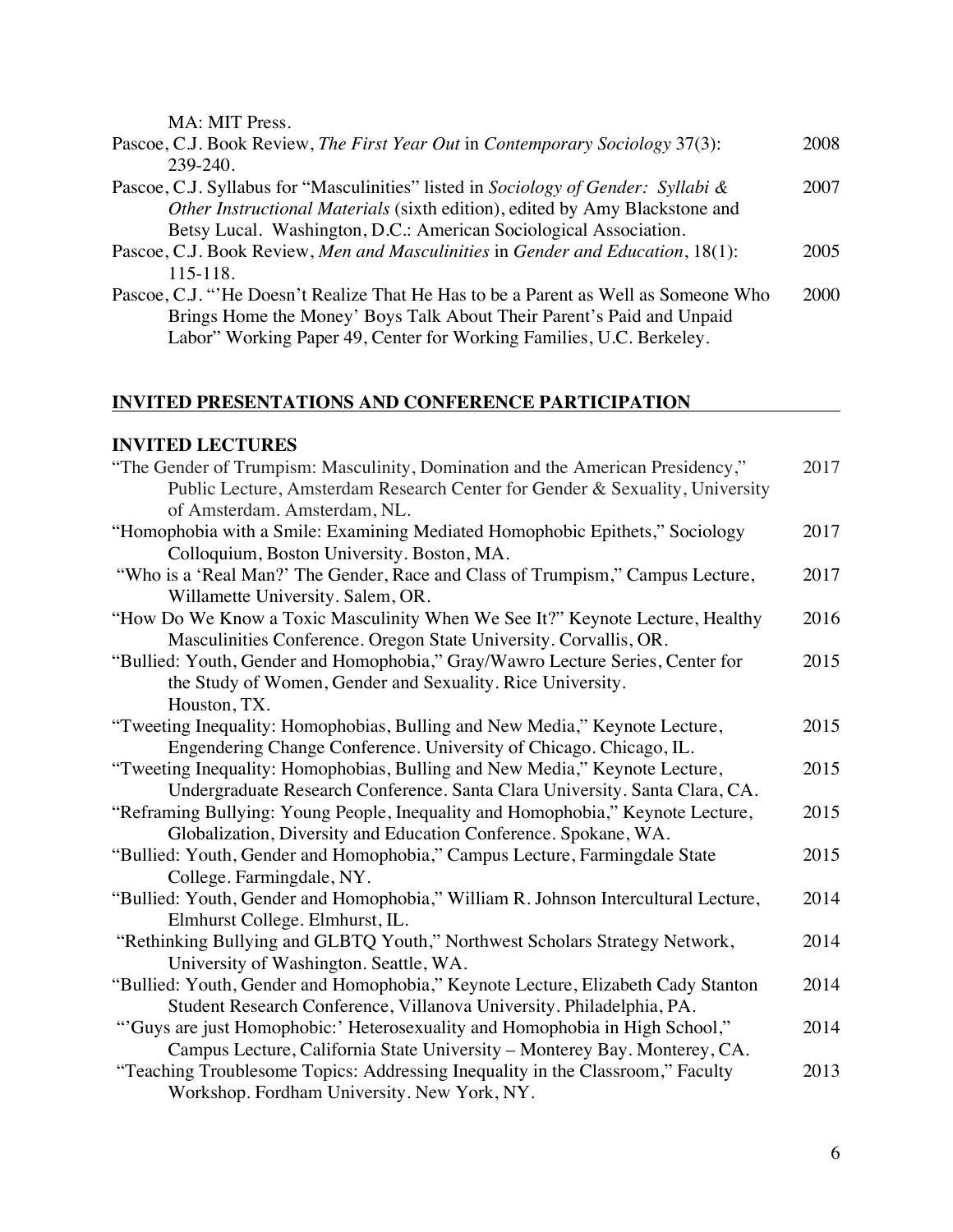| "Bullied: Youth, Gender and Homophobia," Public Lecture, Fordham University.<br>New York, NY.                                                                                                         | 2013 |
|-------------------------------------------------------------------------------------------------------------------------------------------------------------------------------------------------------|------|
| "Bros, Bronies and Bullies: Thinking about Homophobia and Masculinity," Keynote<br>Lecture, American Men's Studies Association Conference, Ann Arbor, MI.                                             | 2013 |
| "Bullied: Youth, Gender and Homophobia," Sexuality and Gender Institute<br>Lecture, Millersville University. Millersville, PA.                                                                        | 2013 |
| "Bullied: Youth, Gender and Homophobia," Campus Lecture, Birmingham<br>Southern College. Birmingham, AL.                                                                                              | 2013 |
| "Bullied: Youth, Gender and Homophobia," Campus Lecture, Furman<br>University. Greenville, SC.                                                                                                        | 2013 |
| "Ethnography of the Intimate: Youth Romance and New Media," Ethnography<br>Workshop, Northwestern University. Chicago, IL.                                                                            | 2012 |
| "Bullied: Masculinity, Homophobia and Social Media," Women's History Month<br>Keynote Lecture, University of Buffalo. Buffalo, NY.                                                                    | 2012 |
| "Bullied: Masculinity, Homophobia and Social Media," Custard Lecture, Tulane<br>University. New Orleans, LA.                                                                                          | 2012 |
| "Guys are Just Homophobic," Robert Wood Johnson Health and Society Program,<br>Columbia University. New York, NY.                                                                                     | 2012 |
| "Schools, Homophobia and Harassment," Teacher Education Program, Iowa City<br>Community School District. Iowa City, IA.                                                                               | 2011 |
| "Guys are just Homophobic:' Heterosexuality and Homophobia in High School,"<br>Keynote Lecture, Riverdale Country School. Bronx, NY.                                                                  | 2010 |
| "Guys are just Homophobic:' Heterosexuality and Homophobia in High School,"<br>Sociology Department Colloquium, The Ohio State University. Columbus, OH.                                              | 2010 |
| "Guys are just Homophobic:' Heterosexuality and Homophobia in High School,"<br>Campus Lecture, Oberlin College. Oberlin, OH.                                                                          | 2010 |
| "Encouraging Sexual Literacy in a Digital Age: Teens, Sexuality and New Media,"<br>Keynote Lecture, Virtual Sex Ed: Youth, Race, Sex and New Media Conference,<br>University of Chicago. Chicago, IL. | 2009 |
| "'Dude, You're a Fag:' Masculinity in High School," Public Lecture, Women's<br>Community Center, Stanford University. Stanford, CA.                                                                   | 2009 |
| "Guys are just Homophobic:' Heterosexuality and Homophobia in High School,"<br>Public Lecture, Boston College. Boston, MA.                                                                            | 2009 |
| "Guys are just Homophobic:' Heterosexuality and Homophobia in High School,"<br>Sociology Department Colloquium, University of Colorado - Boulder.<br>Boulder, CO.                                     | 2008 |
| "Bullying and Sexism among Boys in High School," Renaissance Male Project.                                                                                                                            | 2008 |
| "Guys are just homophobic:' Heterosexuality and Homophobia in High School,"<br>Campus Lecture at University of California - Berkeley. Berkeley, CA.                                                   | 2008 |
| "Dude, You're a Fag: Masculinity and Sexuality in High School," University<br>Press Books. Berkeley CA.                                                                                               | 2007 |
| "Guys are just homophobic:' Heterosexuality and Homophobia in High School,"<br>Sociology Colloquium, Brandeis University. Waltham, MA.                                                                | 2007 |
| "Homophobia in High School," Campus Lecture, Pacific University. Pacific Grove,<br>OR.                                                                                                                | 2007 |
| "Guys are just homophobic:' Heterosexuality and Homophobia in High School,"                                                                                                                           | 2007 |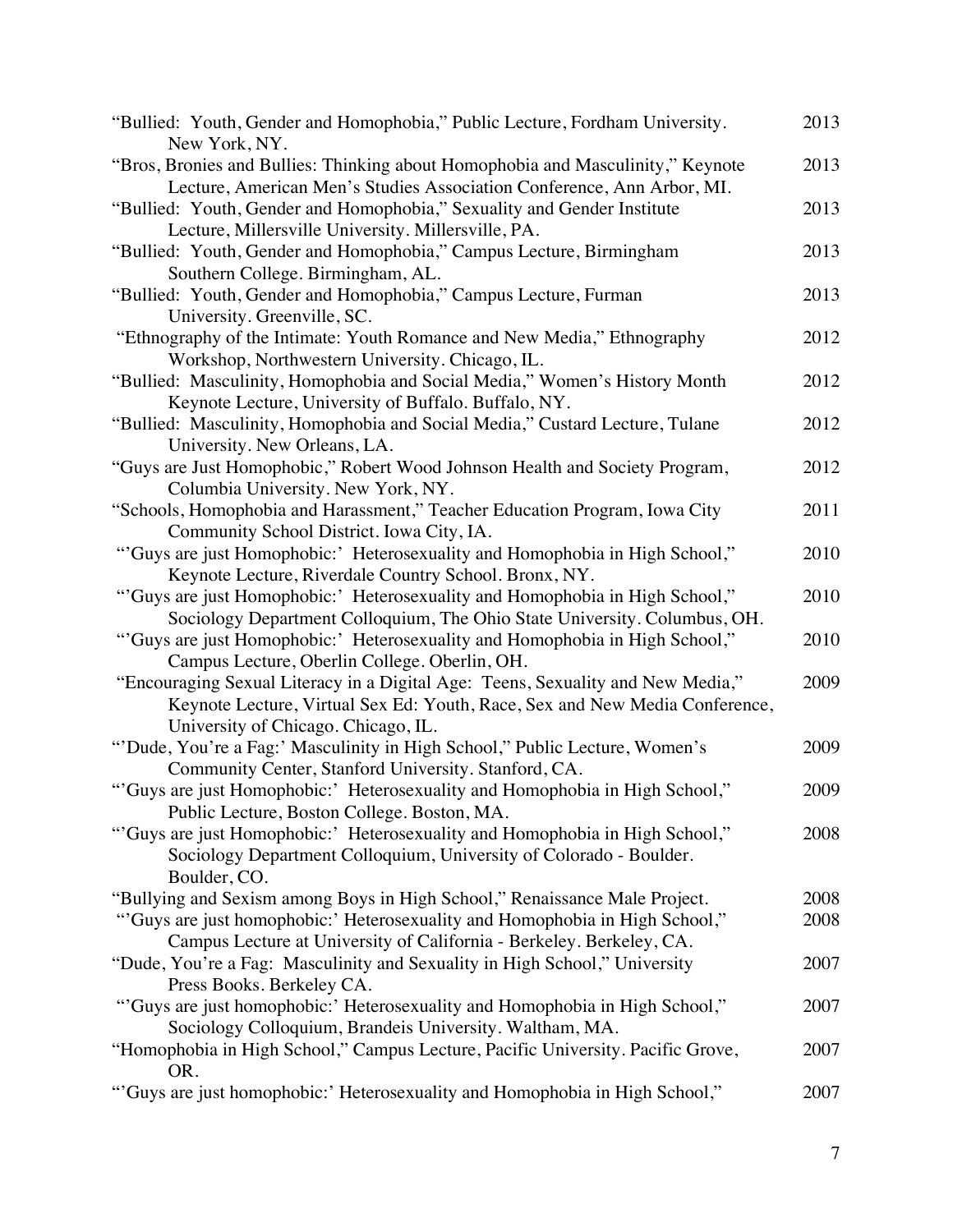| Campus Lecture, Saint Mary's College. Moraga, CA.                                        |      |
|------------------------------------------------------------------------------------------|------|
| "Combating Homophobia in High School," School Health Program, San                        | 2007 |
| Francisco Unified School District. San Francisco, CA.                                    |      |
| "Dude, You're a Fag: The Fag Discourse in Adolescence," Psychology                       | 2007 |
| Colloquium, San Quentin State Prison. San Quentin, CA.                                   |      |
| "Dude, You're a Fag: The Fag Discourse in Adolescence," Commonwealth Club of             | 2007 |
| California. San Francisco, CA.                                                           |      |
| "The Fag Discourse and Adolescent Development," Developmental Psychology                 | 2005 |
| Colloquium, University of California - Santa Cruz. Santa Cruz, CA.                       |      |
|                                                                                          |      |
| <b>INVITED CONFERENCE PRESENTATIONS</b>                                                  |      |
| Critic, Author Meets Critics Panel: Calling the Shots: Why Parents Reject Vaccines by    | 2017 |
| Jennifer Reich. Annual Meeting of the Pacific Sociological Association.<br>Portland, OR. |      |
| Critic, Author Meets Critics Panel: Contesting Intersex: The Dubious Diagnosis by        | 2017 |
| Georgiann Davis. Annual Meeting of the Pacific Sociological Association.                 |      |
| Portland, OR.                                                                            |      |
| "How Do We Know a Toxic Masculinity When We See It? Queering Studies of                  | 2016 |
| Race, Gender and Class" Invited Panelist. Annual Meeting of the Pacific                  |      |
| Sociological Association. Oakland, CA.                                                   |      |
| "Bullying as Inequality," Invited Panelist. Annual Meeting of Sociologists for           | 2015 |
| Women in Society. Washington, D.C.                                                       |      |
| "What Do I Do When My Respondent Facebooks? Making Sense of Social Media                 | 2014 |
| Use in Ethnographic Research," Invited Course Instructor. Annual                         |      |
| Meeting of the American Sociological Association. San Francisco, CA.                     | 2014 |
| Critic, Author Meets Critics Panel: On the Run: Fugitive Life in an American City by     |      |
| Alice Goffman. Annual Meeting of the American Sociological Association.                  |      |
| San Francisco, CA.                                                                       |      |
| "Mediated Homophobic Insults: Peril and Promise," (co-authored with Sarah Diefendorf)    | 2013 |
| Sexual Reputations Conference, Northwestern University, Chicago, IL.                     |      |
| Critic, Author Meets Critics Panel: Just One of the Guys? Transgender Men and            | 2013 |
| The Persistence of Gender Inequality by Kristen Schilt. Annual Meeting of the            |      |
| American Sociological Association. New York City, NY.                                    |      |
| "Moving Beyond Gay/Straight Alliances and Teaching Tolerance: Queer Possibilities        | 2012 |
| for Childhood and Education," Invited Panelist: The Then and There of Queer              |      |
| Utopias. Annual Meeting of the American Sociological Association.                        |      |
| Denver, CO.                                                                              |      |
| "Notes on a Sociology of Bullying," Invited Panelist, Thematic Session. Annual           | 2011 |
| Meeting of the American Sociological Association. Las Vegas, NV.                         |      |
| "She Dresses Like a Man:' Gender Nonconformity in High School," Invited Panelist,        | 2011 |
| Thematic Session. Annual Meeting of the American Sociological                            |      |
| Association. Las Vegas, NV.                                                              |      |
| Invited Participant, American Education Research Association Workshop on                 | 2010 |
| <b>GLBTQ Issues in Education Research</b>                                                |      |
| "Resource and Risk: Social, Sexual and Physical Health in Youth New Media Use,"          | 2010 |
| Youth and Social Media Symposium, The Ohio State University. Columbus, OH.               |      |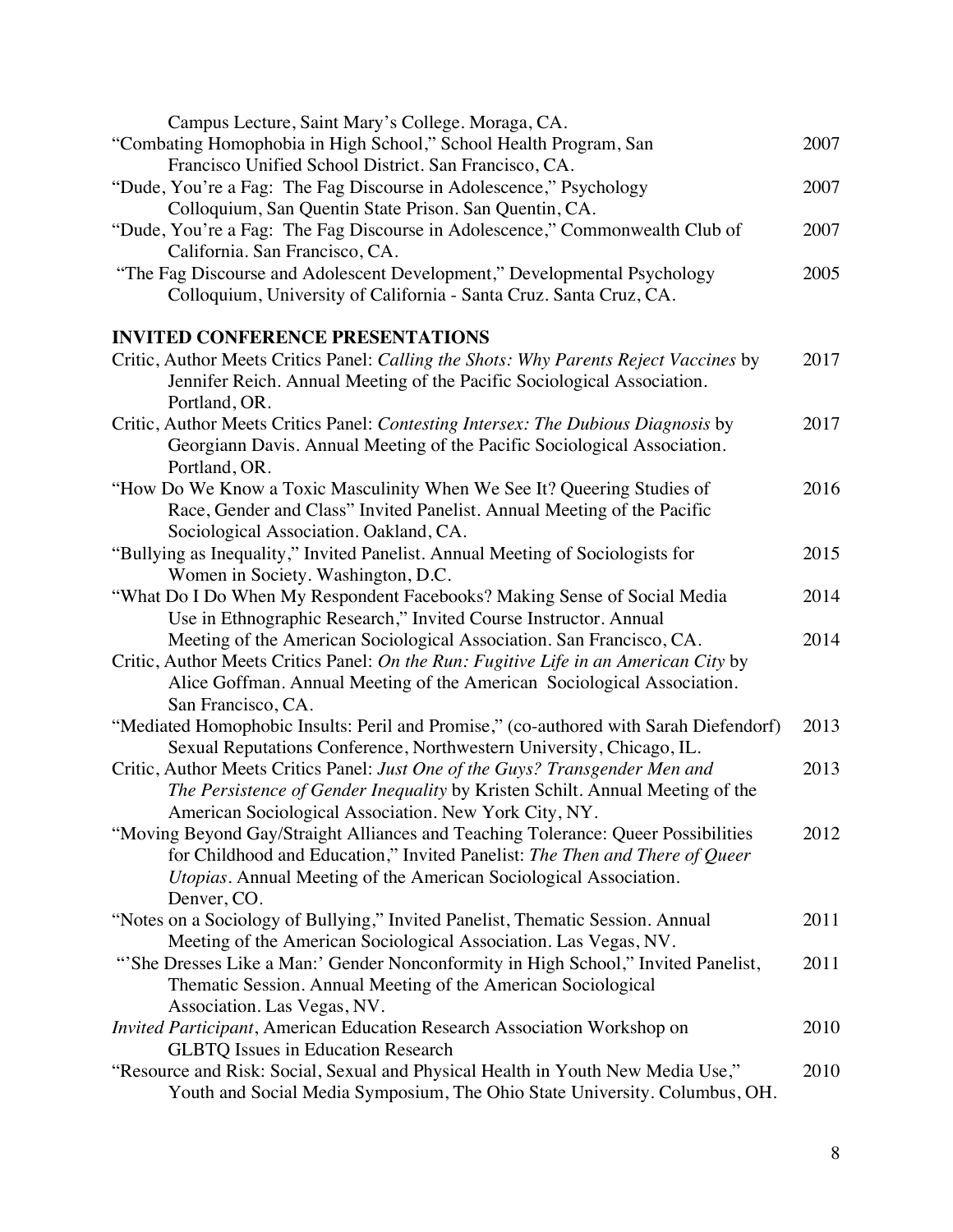| "Why Study Schools?" Plenary Panel, Sociology of Education Mini-Conference: New | 2009 |
|---------------------------------------------------------------------------------|------|
| Directions in the Sociology of Education. Annual Meeting of the American        |      |
| Sociological Association. San Francisco, CA.                                    |      |

# **CONFERENCE PARTICIPATION**

| Discussant, "Masculinities," panel at the Annual Meeting of the American Sociological<br>Association. Montreal, CA.                                                                                                  | 2017 |
|----------------------------------------------------------------------------------------------------------------------------------------------------------------------------------------------------------------------|------|
| "Ethnography of the Intimate: Reflections of a Suburban Ethnographer," Annual<br>Meeting of the Pacific Sociological Association. Portland, OR.                                                                      | 2017 |
| "Beyond Resiliance: Survival Strategies of LGBTQ Youth," (co-authored with Miriam<br>Abelson, Ellen Scott and Ben Anderson-Nathe) at the Annual Meeting of the<br>American Sociological Association. Seattle, WA.    | 2016 |
| Discussant, "Masculinities and Sexualities," panel at the Annual Meeting of the American<br>Sociological Association. Seattle, WA.                                                                                   | 2016 |
| Organizer, "Retheorizing Gender," panel at the Annual Meeting of the American<br>Sociological Association. San Francisco, CA.                                                                                        | 2014 |
| Organizer, "Inequality and New Media: Young People, Technology and Social<br>Divides," panel at the Annual Meeting of the American Sociological Association.<br>San Francisco, CA                                    | 2014 |
| "Fag, Dyke and No Homo: Homophobia on Twitter" (co-authored with Sarah Diefendorf).<br>Annual Meeting of the American Sociological Association. San Francisco, CA.                                                   | 2014 |
| Respondent, "Embodiment Across Institutions," Plenary Panel at the Sociologists for<br>Women in Society's Winter Meeting. Nashville, TN.                                                                             | 2014 |
| Organizer, "When the Professional becomes Political: Responding to the New<br>Family Structures Survey" panel at the Annual Meeting of the American<br>Sociological Association. New York, NY.                       | 2013 |
| Facilitator, "Workgroup on Ethnographic and Interview Methods." Crossing Boundaries,<br>Workshopping Sexualities. American Sociological Association's Sexualities<br>Section Mini-Conference. Denver, CO.            | 2012 |
| Respondent, "Critical Issues: Qualitative Methods in Sexualities Studies." Crossing<br>Boundaries, Workshopping Sexualities. American Sociological Association's<br>Sexualities Section Mini-Conference. Denver, CO. | 2012 |
| Respondent, "Bullying and Born This Way: LGBTQ Youth Issues." Crossing<br>Boundaries, Workshopping Sexualities. American Sociological Association's<br>Sexualities Section Mini-Conference. Denver, CO.              | 2012 |
| "Ambivalence: Complicating the Pro-Ana Community," (co-authored and presented<br>by Natalie Boero). Annual Meeting of the American Sociological<br>Association. Las Vegas, NV.                                       | 2011 |
| "Anas, Mias and Wannas: Authenticity and Embodiment in Pro-Anorexia Discussion<br>Groups," (co-authored with Natalie Boero). Gender, Bodies and<br>Technology Conference. Roanoke, VA.                               | 2010 |
| "Anas, Mias and Wannas: Authenticity and Embodiment in Pro-Anorexia Discussion<br>Groups," (co-authored with Natalie Boero). Annual Meeting of the American<br>Sociological Association. San Francisco, CA.          | 2009 |
| <i>Organizer</i> , "Masculinities" panel at the Annual Meeting of the American<br>Sociological Association. San Francisco, CA.                                                                                       | 2009 |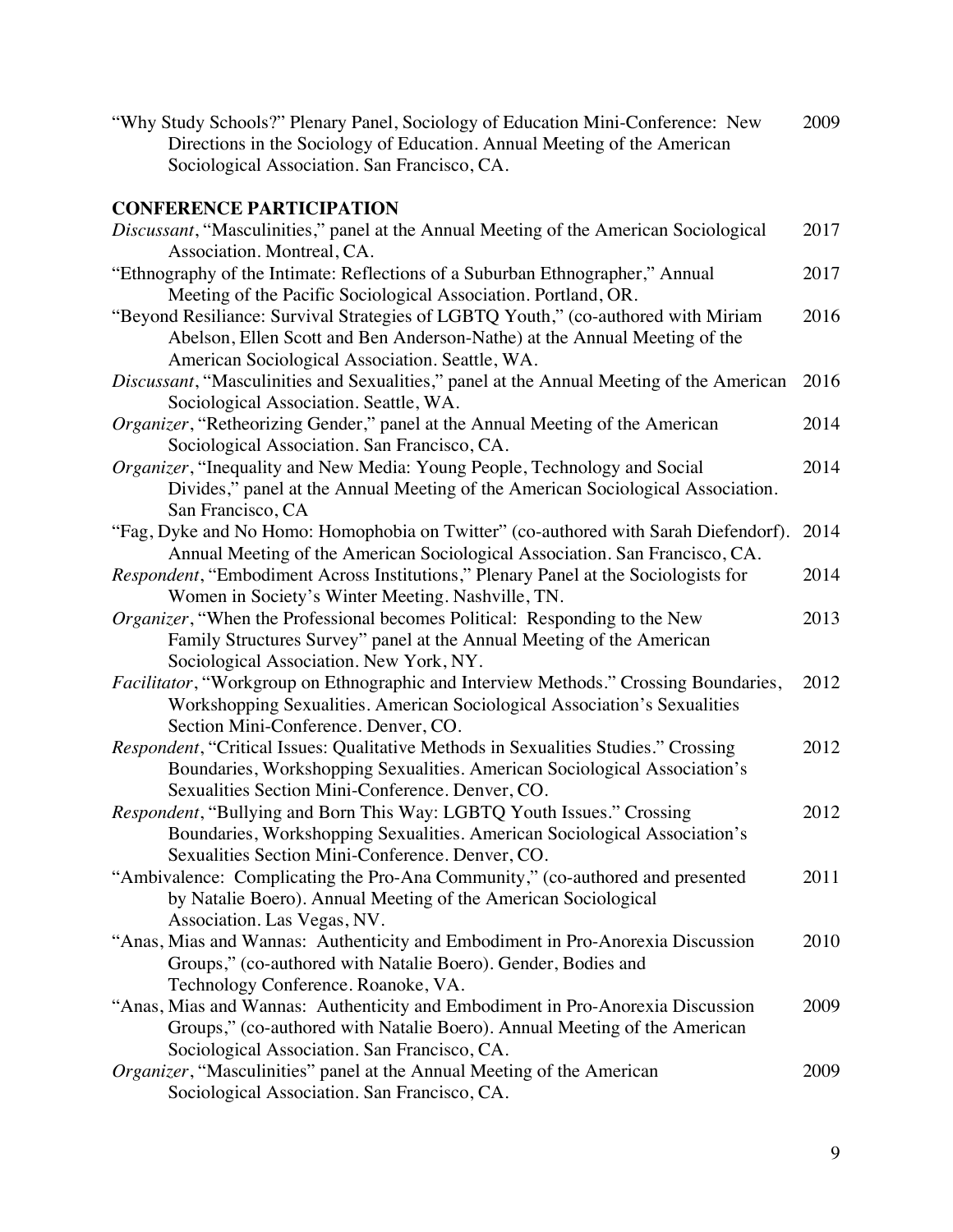| "Logging On, Linking In and Coming Out: LBGT Teens, New Media and Community."           | 2008 |
|-----------------------------------------------------------------------------------------|------|
| Annual Meeting of the American Anthropological Association. San Francisco, CA.          |      |
| "Ana B****: The Construction of Femininity on Pro-Eating Disorder Discussion            | 2008 |
| Groups," (co-authored with Natalie Boero). Annual Meeting of the Pacific                |      |
| Sociological Association. Portland, OR.                                                 |      |
| Author Meets Critics: Dude, You're a Fag: Masculinity and Sexuality in High School.     | 2008 |
| Annual Meeting of the Pacific Sociological Association. Portland, OR.                   |      |
| "Creating Salori: Youth Social Networks and Digital Media Production," Annual           | 2007 |
| Meeting of the International Communication Association. San Francisco, CA.              |      |
| "No Wannarexics Allowed: The Creation of Community on Pro-Anorexia Websites,"           | 2007 |
| (co-authored with Natalie Boero). Annual Meeting of the Pacific Sociological            |      |
| Association. Oakland, CA.                                                               |      |
| "Digital Youth," Celebrating the Institute for the Study of Social Change: Thirty Years | 2007 |
| of Research with a Conscience. University of California - Berkeley. Berkeley,           |      |
| CA.                                                                                     |      |
| 'Girls Can be Masculine Too': Thinking About Theories of Masculinity." Annual           | 2006 |
| Meeting of the American Sociological Association. Montreal, QC, Canada.                 |      |
| "'Look at My Masculinity': Theorizing Masculinity Across Disciplines."                  | 2006 |
| National Women's Studies Association. Oakland, CA.                                      |      |
| "The Fag Discourse in High School." Annual Meeting of the American Sociological         | 2004 |
| Association. San Francisco, CA.                                                         |      |
| "Gender Crossings: Masculine Girls at River High." Annual Meeting of the Pacific        | 2004 |
| Sociological Association. San Francisco, CA.                                            |      |
| "Becoming a Fag: Boys, Sexuality and Adolescence." Annual Meeting of the                | 2003 |
| American Sociological Association. Atlanta, GA.                                         |      |
| "Heteronormative Discourse and Gay Spaces in High School." Annual Meeting of the        | 2003 |
| Pacific Sociological Association. Pasadena, CA.                                         |      |
| "He Doesn't Realize That He Has to be a Parent as Well as Someone Who Brings Home       | 2002 |
| the Money:' Boys Talk About Their Parent's Paid and Unpaid Labor." Annual               |      |
|                                                                                         |      |
| Meeting of the American Sociological Association. Chicago, IL.                          |      |
| <i>Moderator</i> , "Youth Cultures" roundtable at the Annual Meeting of the American    | 2002 |
| Sociological Association. Chicago, IL.                                                  |      |
| Moderator, "Masculinities and Femininities" panel at the Annual Meeting of Pacific      | 2002 |
| Sociological Association. Pasadena, CA.                                                 |      |
| "Multiple Masculinities?" Annual Meeting of the American Sociological Association.      | 2001 |
| Anaheim, CA.                                                                            |      |
| "Punks, Preps and Jocks: The Negotiation of Masculinities in Adolescence." Annual       | 2000 |
| Meeting of the Pacific Sociological Association. San Diego, CA.                         |      |
|                                                                                         |      |

### **TEACHING AND ADVISING**

## **COURSES TAUGHT**

| Undergraduate | Introduction to Sociology    |
|---------------|------------------------------|
|               | Interaction and Social Order |
|               | Sex and Society              |
|               | Sociology of Gender          |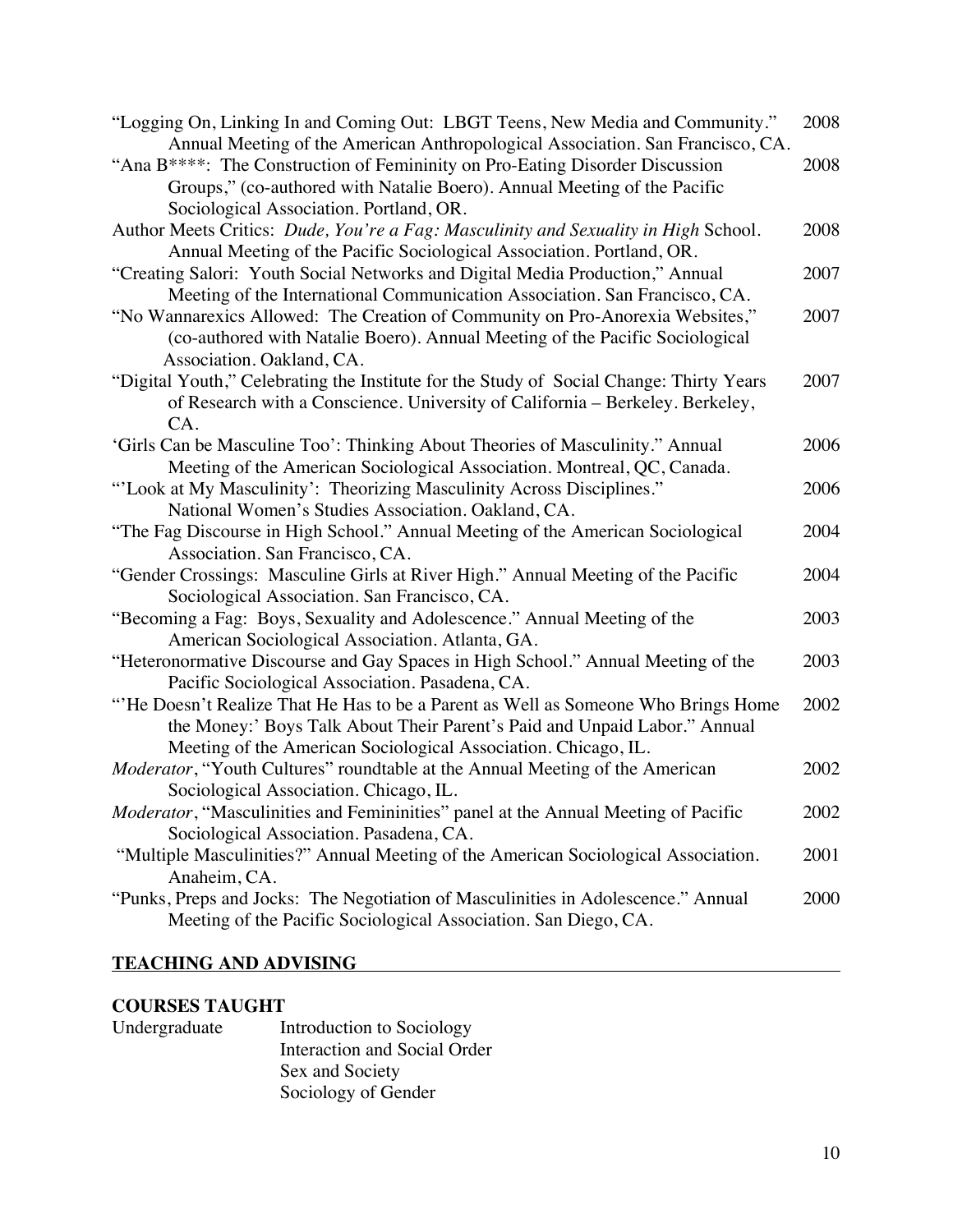| Sociology Honors: Senior Thesis     |
|-------------------------------------|
| <b>Contested Masculinities</b>      |
| <b>Qualitative Research Methods</b> |
| Deviance and Social Control         |
| Gender and Education                |
| Symbolic Interaction                |
|                                     |

Graduate Queer Theory/Sociology Sociology of Sexuality

### **PROFESSIONAL SERVICE**

#### **NATIONAL**

### **Advisory Boards & Committees**

| Advisory Board, Beyond Bullying: Shifting the Discourse of LGBTQ Sexuality | 2013-Present |
|----------------------------------------------------------------------------|--------------|
| and Youth in Schools                                                       |              |
| <i>Research Advisory Board, Born This Way Foundation</i>                   | 2012-2016    |
| Member, Policy and Research Committee, SPARK! Girls Summit                 | 2010         |
| <b>Board of Directors, TrueChild</b>                                       | 2010-2011    |
| Advisory Committee, Gay/Straight Alliance Network, LGBT Inclusive          | 2009         |
| Curriculum Campaign Toolkit                                                |              |
| <i>Board of Experts</i> , TrueChild                                        | 2009-Present |
|                                                                            |              |

### **Editorial Boards**

| <i>Editorial Board Member, American Journal of Sociology</i>      | 2017-Present |
|-------------------------------------------------------------------|--------------|
| Editorial Board Member, Gender & Society                          | 2015-Present |
| <b>Editorial Board Member, Contexts</b>                           | 2016-Present |
| <b>Editorial Board Member, Sex Roles</b>                          | 2015-Present |
| <b>Advisory Editor, Social Problems</b>                           | 2014-2015    |
| <i>Editorial Board Member, Studies in Media and Communication</i> | 2013-Present |
| <i>Editorial Board Member, Child and Youth Services Journal</i>   | 2010-Present |
| <i>Editorial Board Member, Sociology of Education Journal</i>     | 2010-2013    |
| Member, Editorial Board, International Journal of Boyhood Studies |              |

#### **Manuscript Reviewer - Journals**

American Journal of Sociology, American Sociological Review, Archives of Sexual Behavior, Canadian Journal of Human Sexuality, Childhood, Contexts, Gender & Society, International Journal of Boyhood Studies, Journal of Health and Social Behavior, Journal of Sport and Exercise Psychology, Men and Masculinities, Qualitative Sociology, Sexualities, Sexuality, Research and Social Policy, Social Forces, Social Problems, Social Psychology, Sociological Compass, Sociology of Education, Symbolic Interaction, Work and Occupations

#### **Manuscript Reviewer – Academic Presses**

Columbia University Press, MIT Press, New York University Press, Oxford University Press, Rutgers University Press, Temple University Press, University of California Press, Vanderbilt University Press, University of Chicago Press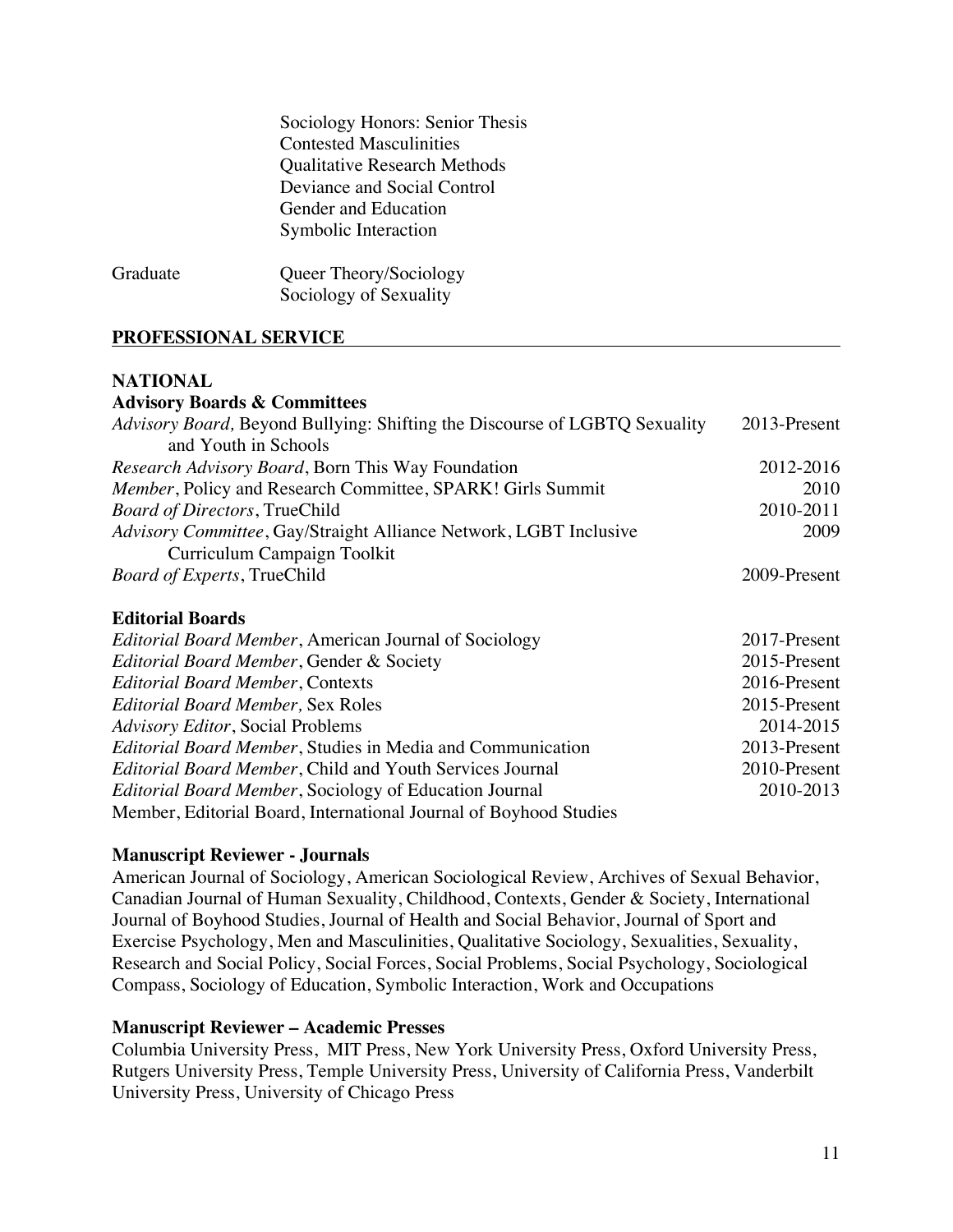#### **Public Sociology**

| <i>Expert Testimony</i> , Marse v. Lowes Home Centers Inc. Second Circuit, New York | 2013         |
|-------------------------------------------------------------------------------------|--------------|
| Southern District Court. White Plains, NY.                                          |              |
| <i>Blogger</i> , Manly Musings (with Tristan Bridges) hosted at <i>Girl w/Pen!</i>  | 2013-Present |
| <i>Founder and Editor</i> of the blog <i>Social</i> (In) <i>Queery</i>              | 2012-Present |
| Podcasts: Gender & Society, Give Methods a Chance, Office Hours                     |              |
| Blogs: Gender & Society, Huffington Post                                            |              |

### *Media Coverage*

Attn:, Broadly, Colorado College Public Radio, Details Magazine, Feministing, Frontline: *Growing Up Online*, KVAL, McClatchy-Tribune News Service, Minnesota Public Radio, MSNBC, National Public Radio: All Things Considered, National Public Radio: Talk of the Nation, Salon, Southern Colorado Public Radio's *Off Topic*, The Atlantic, The Chronicle of Higher Education, The Colorado Springs Independent, The Contra Costa Times, *The Empathy Gap* (documentary), The Feminist Wire, The New York Times, The Pocono Record, The Toronto Globe & Mail, The Wall Street Journal, *Trained in the Ways of Men* (documentary), USA Today, Vice

### **ASSOCIATIONAL**

| Sexual Harassment Working Group, American Sociological Association            | 2017-Present |
|-------------------------------------------------------------------------------|--------------|
| Program Committee, Pacific Sociological Association Annual Meeting.           | 2017-2018    |
| Long Beach, CA.                                                               |              |
| Committee Member, Public Understanding of Sociology Award, American           | 2015-2018    |
| Sociological Association.                                                     |              |
| <i>External Reviewer</i> , Queer Special Interest Group's Dissertation of the | 2017         |
| Year Award, American Educational Research Association.                        |              |
| Program Committee, Pacific Sociological Association Annual Meeting.           | 2016-2017    |
| Portland, OR.                                                                 |              |
| Committee Member, Distinguished Career for the Practice of Sociology Award,   | 2014-2017    |
| American Sociological Association.                                            |              |
| "On Camera Interviews: An Interview with C.J. Pascoe" in <i>Promoting</i>     | 2016         |
| Sociological Research: A Toolkit edited by Matt Wray, Jessie Daniels          |              |
| and Tina Fetner. Washington, DC: American Sociological Association            |              |
| Chair, Sex and Gender Section of the American Sociological Association.       | 2013-2014    |
| Programming Committee, Sociologists for Women in Society's Winter Meeting.    | 2013-2014    |
| Nashville, TN.                                                                |              |
| Member, Committee on the Status of Gay, Lesbian, Bisexual and Transgendered   | 2011-2014    |
| Persons in Sociology, American Sociological Association                       |              |
| Chair, Sally Hacker Award Committee, Sex & Gender Section of the American     | 2009-2010    |
| Sociological Association                                                      |              |
| Member, Sally Hacker Award Committee, Sex & Gender Section of the American    | 2008-2009    |
| Sociological Association                                                      |              |
| Member, Program Committee, Pacific Sociological Association                   | 2007-2008    |
| Member, American Sociological Association                                     | 2001-Present |
| Sections: Sex and Gender, Sexualities, Body and Embodiment                    |              |